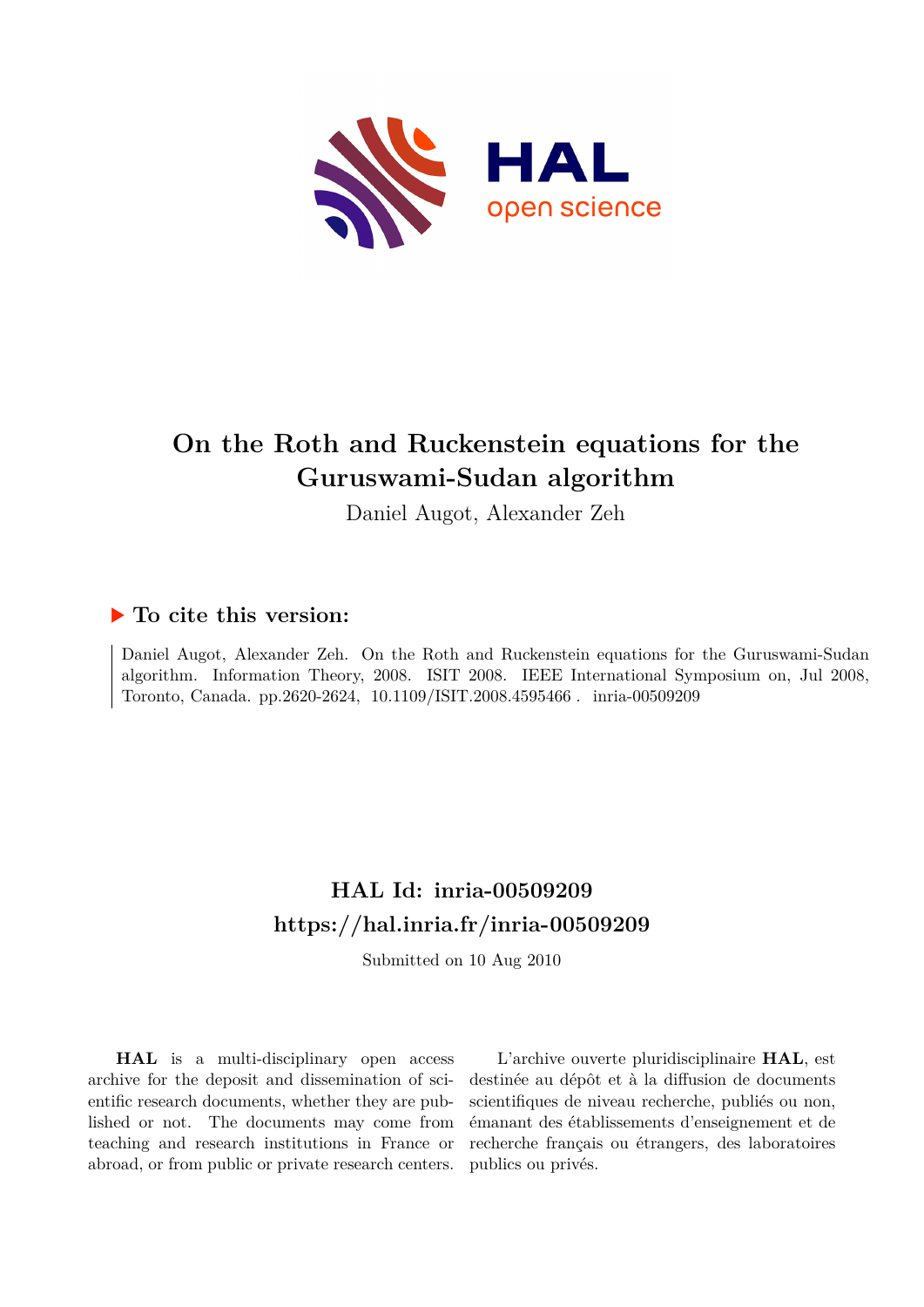1

# On the Roth and Ruckenstein Equations for the Guruswami-Sudan Algorithm

Daniel Augot and Alexander Zeh Team SECRET, INRIA Paris-Rocquencourt, France {daniel.augot,alexander.zeh}@inria.fr

*Abstract***—In 2000 Roth and Ruckenstein proposed an Extended Key Equation for solving the interpolation step in the Sudan decoding algorithm. Generalizing their idea, a sequence of key equations for the Guruswami-Sudan (GS) algorithm, which is able to list decode a Reed-Solomon code with arbitrary rate, is derived.**

**This extension allows a reduction of the number of equations and therefore a reduction of the algorithm's complexity. Furthermore, we indicate how to adapt the Fundamental Iterative Algorithm for block Hankel matrices and thus solving the GS-interpolation step efficiently.**

*Index Terms***—Guruswami-Sudan algorithm, list decoding, (Extended) Key Equation, Reed-Solomon codes, polynomial interpolation**

#### I. INTRODUCTION

The Sudan [\[1\]](#page-5-0) list decoding algorithm is applicable to Reed-Solomon (RS) codes with a code rate  $R < 1/3$ . It consists of an interpolation and a factorization step. Beside their well-known factorization method Roth and Ruckenstein [\[2\]](#page-5-1) have also derived a so-called Extended Key Equation (EKE), which is a generalization of the classical Key Equation for unique decoding, by reformulating the interpolation condition of Sudan. The EKE can be solved by an adaption of the Fundamental Iterative Algorithm (FIA) (presented in [\[3\]](#page-5-2), [\[4\]](#page-5-3)) for the case of l horizontally arranged Hankel-matrices (where  $l$  is the list size).

Guruswami and Sudan [\[5\]](#page-5-4) extended the originally interpolation approach by using multiplicities of higher order. This increases the decoding radius and can be applied to RS codes with arbitrary rate. Ruckenstein predicted in her thesis [\[6,](#page-5-5) Ch. 5] that the resulting set of equations for the GS-case can be solved in quadratic time.

We generalize the idea of Roth and Ruckenstein [\[2\]](#page-5-1) and obtain a set of key equations for the GS-case, which allows a reduction of the decoding algorithm's complexity.

In the next section we recall shortly the GS-principle and in Section [III](#page-1-0) the derivation of the EKE.

We reformulate the condition for the interpolation step of the GS-algorithm in Section [IV](#page-2-0) to get an appropriate basis for the derivation of the set of key equations, which is presented in the sections [V](#page-2-1) and [VI.](#page-3-0) The corresponding syndrome polynomials are defined in Section [VII.](#page-3-1) In the same way as in the case of the EKE for the Sudan-algorithm, some variables of the

resulting set of equations (see Section [VIII\)](#page-4-0) can be removed. For a low-rate RS code the gain is very high. In Section [IX](#page-4-1) we describe how this reduced set of equations can be solved efficiently. Finally, we conclude in Section [X.](#page-5-6)

#### II. THE GURUSWAMI-SUDAN PRINCIPLE

<span id="page-1-2"></span>The Guruswami-Sudan principle [\[5\]](#page-5-4) is recalled shortly. Let  ${x_1, \ldots, x_n}$  be the support of a [n, k] Reed-Solomon code, where all the  $x_i \in F_q$  are distinct. Let k be the dimension and  $d = n - k + 1$  the minimum distance of the RS code under consideration. The received word is denoted by  $y = (y_1, \ldots, y_n)$  and  $\tau$  is the number of errors that can be corrected. The parameter  $s$  is the order of multiplicity of the bivariate interpolation polynomial in the GS-algorithm. Then the GS-polynomial  $Q(X, Y)$  has to fulfill the following three conditions:

 $\Phi$   $Q(X, Y) \neq 0;$  $\mathfrak{D}(X,Y) = \sum_{t=0}^{l} Q_t(X) Y^t$ , where  $\deg Q_t(X) < N_t$ with  $N_t = s(n - \tau) - t(k - 1);$ 

3 mult $(Q, (x_i, y_i)) \ge s, i = 1, ..., n$ .

We recall that the condition ③ is the multiplicity condition defined as follows: Let  $Q(X, Y) = Q_0 + Q_1 + \cdots + Q_i + \cdots$  be given, where  $Q_i$  is homogeneous of degree *i*. The multiplicity of Q at the point  $(0, 0)$  is the smallest i such that  $Q_i \neq 0$  and the multiplicity of Q at the point  $(x_i, y_i)$  is the multiplicity at  $(0, 0)$  of the polynomial  $Q(X + x_i, Y + y_i)$ .

Then for all  $f(X)$ , corresponding to codewords c such that  $d(f, c) \leq \tau$ , it holds, that  $Q(X, f(X)) = 0$ . It is noted, that  $s = 1$  in the case of Sudan.

#### <span id="page-1-0"></span>III. THE EXTENDED KEY EQUATION (EKE) FOR THE SUDAN-ALGORITHM

In this section, the derivation of the Extended Key Equation of the Sudan algorithm [\[1\]](#page-5-0), which was presented in [\[2\]](#page-5-1), is summarized. Moreover, the principle of the algorithm solving this key equation is mentioned.

The initial point of the derivation of Roth and Ruckenstein [\[2\]](#page-5-1) is that condition  $\mathcal{D}$  for  $s = 1$  is equivalent to the existence of a polynomial  $B(X)$ , such that the following relation holds. The polynomial  $R(X)$  is the Lagrange interpolation polynomial such that  $R(x_i) = y_i$  and  $G(X) := \prod_{i=1}^n (X - x_i)$ :

<span id="page-1-1"></span>
$$
\sum_{t=0}^{l} Q_t(X) \cdot (R(X))^t = B(X) \cdot G(X). \tag{1}
$$

Alexander Zeh is now with the Institute of Communication Networks and Computer Engineering, University of Stuttgart, Pfaffenwaldring 47, D-70569 Stuttgart, Germany alexander.zeh@ikr.uni-stuttgart.de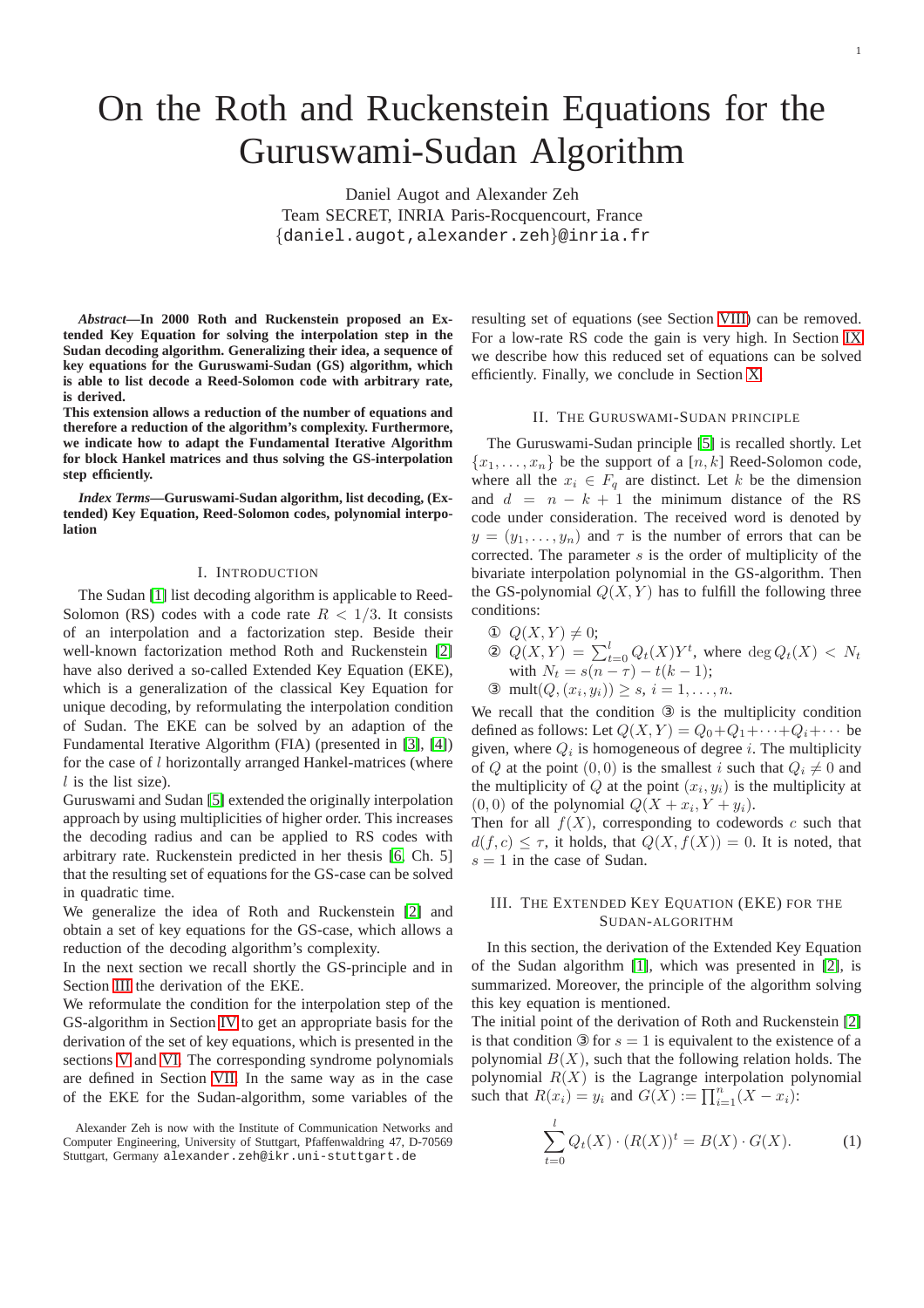Introducing the reversed polynomials  $\bar{R}(X)$ ,  $\bar{G}(X)$ ,  $\bar{B}(X)$ and  $\Lambda_t(X)$  for  $Q_t(X)$  for all  $t = 1, \ldots, l$  in Equation [\(1\)](#page-1-1) and with the reduction mod  $X^{l(n-k)}$ , we obtain the following intermediate equation:

$$
\sum_{t=1}^{l} \Lambda_t(X) \cdot X^{(l-t)(n-k)} \cdot (\bar{R}(X))^t \equiv \bar{B}(X) \cdot \bar{G}(X)
$$
  
mod  $X^{l(n-k)}$ . (2)

The formal power series  $S^t_{\infty}(X)$  for all  $t = 1, \ldots, l$  is defined by

$$
\frac{(\bar{R}(X))^{t}}{\bar{G}(X)} = X^{(t-1)(n-1)} \cdot S_{\infty}^{t}(X) + U_{t}(X),
$$
 (3)

where  $U_t(X) \in F_{(t-1)(n-1)}[X]$  is the entire part of the partial fraction decomposition.

The degree of the syndrome polynomial  $S^t_\infty(X)$  in Equa-tion [\(2\)](#page-1-1) can be limited (to  $\tau + N_t - 1$ ) and the corresponding truncated polynomial is thus denoted by  $S^t(X)$ . Inserting this definition in [\(2\)](#page-1-1) and dividing with  $X^{(l-1)(n-k)}$  leads to the final expression of the Extended Key Equation of Roth and Ruckenstein for the Sudan algorithm:

<span id="page-2-2"></span>
$$
\sum_{t=1}^{l} \Lambda_t(X) \cdot X^{(t-1)(k-1)} \cdot S^t(X) \equiv \Omega(X) \bmod X^{n-k}, \tag{4}
$$

where

$$
\deg \Omega(X) < n - k - \tau. \tag{5}
$$

Equation [\(4\)](#page-2-2) (where the RHS is zero) can be written in a more explicit form (see Equation [\(6\)](#page-2-3)). Notice that the number of unknowns (compared with the interpolation condition ③ for s = 1) has been reduced by  $n - \tau$ . From [\(4\)](#page-2-2) we obtain

<span id="page-2-3"></span>
$$
\sum_{t=1}^{l} \sum_{c=0}^{N_t - 1} Q_{t,c} \cdot S_{i+c}^t = 0, \quad 0 \le i < \tau.
$$
 (6)

To get an idea of the algorithm, which solves Equations [\(6\)](#page-2-3) efficiently, it is helpful to consider the matrix representation of the equation.

We write the coefficients of the shortened bivariate interpolation polynomial  $Q^*(X, Y)$  (where  $Q(X, Y) = Q_0(X) +$  $Q^*(X, Y)$  as a vector  $\mathbf{Q}^*$ :

$$
\mathbf{Q}^* = \begin{pmatrix} \mathbf{Q}_1 \\ \mathbf{Q}_2 \\ \vdots \\ \mathbf{Q}_l \end{pmatrix}, \tag{7}
$$

where

$$
\mathbf{Q}_t = (Q_{t,0}, Q_{t,1}, \dots, Q_{t,N_t-1})^T.
$$
 (8)

Equivalent to this representation the syndrome polynomials  $S^t(X)$  lead to l Hankel matrices  $S^t = [S^t_{i,c}]_{i,c} \forall t = 1, \ldots, l.$ The number of rows of the matrices  $S^t$  is  $\tau$  and the number of columns is  $N_t$ . Finally, we recall the following matrix representation for the EKE:

$$
\begin{pmatrix} \mathbf{S}^1 & \mathbf{S}^2 & \cdots & \mathbf{S}^l \end{pmatrix} \cdot \mathbf{Q}^* = \mathbf{0}.
$$
 (9)

Based on the former work of Feng and Tzeng [\[3\]](#page-5-2), [\[4\]](#page-5-3) the proposed algorithm in [\[2\]](#page-5-1) for an horizontal band of l Hankel

matrices  $S^t$  has a time complexity of  $O(l\tau^2)$  and a space complexity of  $O(l\tau)$ .

It should be mentioned that for the preprocessing of the syndrome polynomials, an explicit expression of the syndrome coefficients  $S_i^t$  was derived:

$$
S_i^t = \sum_{j=0}^n y_j^t \eta_j x_j^i, \quad t = 1, \dots, l, \, i \ge 0,
$$
 (10)

where  $\eta_j^{-1} = \prod_{r \in \{1, ..., n\} \setminus \{j\}} (x_j - x_r)$ . The missing  $Q_0(X)$ can be interpolated with  $N_0 = n - \tau$  pairs  $(x_i, y_i)$ , because of the relation:

$$
Q_0(x_i) = -Q^*(x_i, y_i) = -\sum_{t=1}^l Q_t(x_i) y_i^t, \quad i = 1, \dots, n
$$

#### IV. UNIVARIATE EQUATIONS

<span id="page-2-0"></span>We now consider the general case of  $s > 1$ . Let  $Q^{[b]}(X, Y)$ denote the b-th Hasse derivative (see [\[7\]](#page-5-7) for definition) of the bivariate polynomial  $Q(X, Y)$  with respect to the Y variable:

$$
Q^{[b]}(X,Y) = \sum_{t=b}^{l} {t \choose b} Q_t(X) Y^{t-b},
$$

where l is the Y-degree of  $Q(X, Y)$ . There exists a Taylor formula of the form:

$$
Q(X, Y + y_i) = \sum_{b=0}^{l} Q^{[b]}(X, y_i) Y^b
$$
 (11)

Let  $R(X)$  be the Lagrange interpolation polynomial such that  $R(x_i) = y_i$  and  $G(X)$  be the polynomial  $\prod_{i=1}^{n} (X - x_i)$ (as defined in Section [III\)](#page-1-0). Using the Taylor formula with the Hasse derivatives, we can formulate the following proposition.

*Proposition 1:* One has  $mult(Q, (x_i, y_i)) \geq s, i = 1, ..., n$ if and only if

<span id="page-2-4"></span>
$$
G(X)^{s-b}|Q^{[b]}(X, R(X)), \quad b = 0, \dots, s-1.
$$
 (12)

Thus the interpolation condition ③ can be replaced by the condition: for each  $b = 0, \ldots, s-1$ , there exists a polynomial  $B_h(X)$  such that:

$$
Q^{[b]}(X, R(X)) = \sum_{t=b}^{l} {t \choose b} Q_t(X) R(X)^{t-b}
$$
  
=  $B_b(X)G(X)^{s-b}$ , (13)

<span id="page-2-1"></span>with deg  $B_b(X) < l(n-k) - \tau s + b$ , as it can be found by counting the degrees.

#### V. REMOVING THE DIAGONAL TERMS

We use the Roth and Ruckenstein reversion of the coefficients technique and write  $\Lambda_t(X)$ ,  $\overline{R}(X)$ ,  $\overline{G}(X)$  and  $\overline{B}_b(X)$ for the reciprocal polynomial of  $Q_t(X)$ ,  $R(X)$ ,  $G(X)$  and  $B<sub>b</sub>(X)$  respectively, which are obtained by reversing the order of the coefficients. Then the Equation [\(13\)](#page-2-4) leads to

<span id="page-2-5"></span>
$$
\sum_{t=b}^{l} \Lambda_t(X) {t \choose b} X^{(l-t)(n-k)} \bar{R}(X)^{t-b} = \bar{B}_b(X) \bar{G}(X)^{s-b}
$$
\n(14)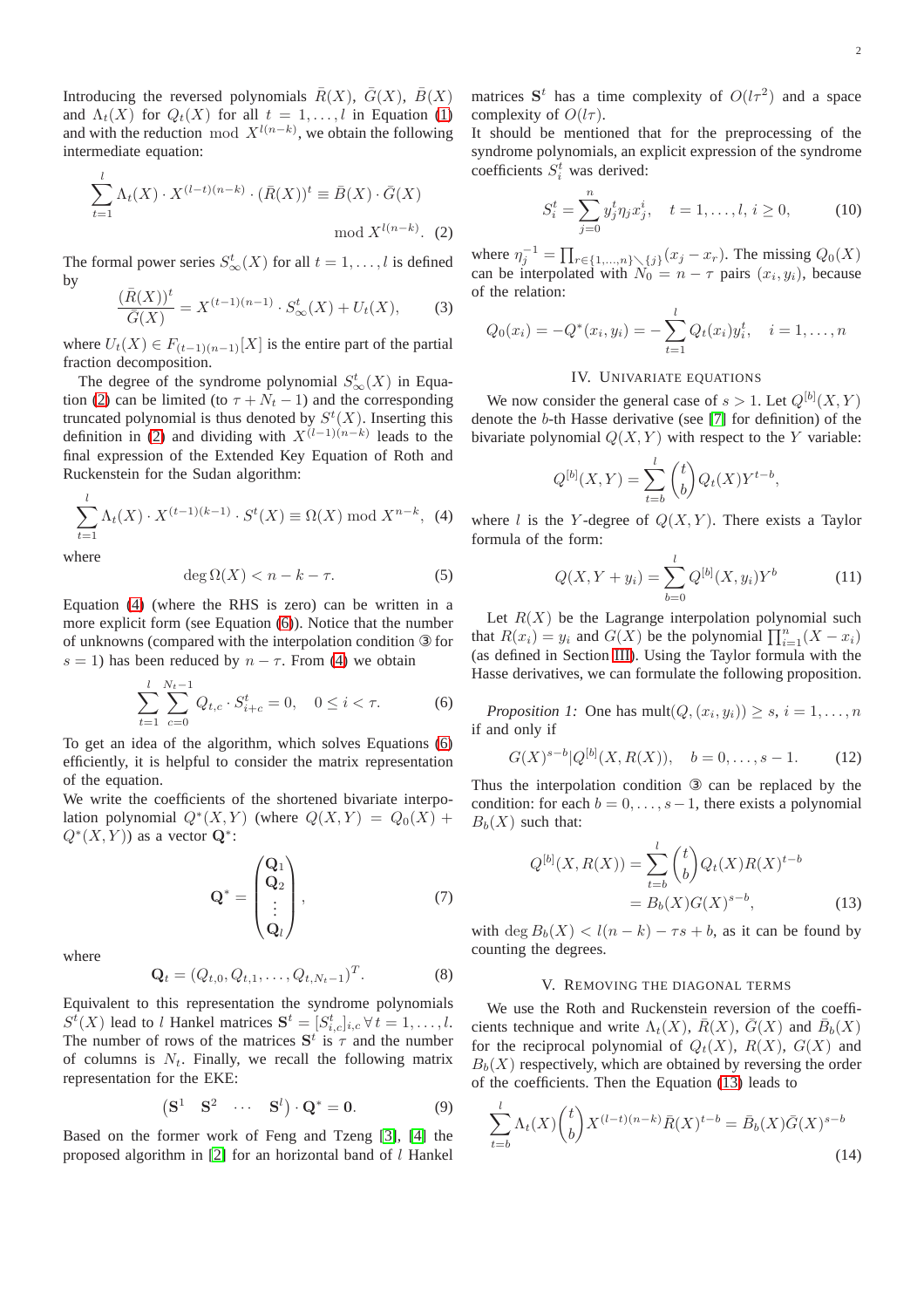for  $b = 0, \ldots, s - 1$ . Let us write  $EKE<sub>0</sub>(b)$  for such an equation. Obviously we can consider the equation modulo  $X^{(l-b)(n-k)}$ , to get the equation EKE(b):

$$
\sum_{t=b+1}^{l} \Lambda_t(X) {t \choose b} X^{(l-t)(n-k)} \bar{R}(X)^{t-b} \equiv \bar{B}_b(X) \bar{G}(X)^{s-b}
$$
  
mod  $X^{(l-b)(n-k)}$ . (15)

*Proposition 2:* Let b be such that  $s\tau - bd > 0$ . If  $\Lambda_{b+1}(X), \Lambda_{b+2}(X), \ldots, \Lambda_{l}(X)$  is a solution to EKE(b), then there exists  $\Lambda_b(X)$  such that  $\Lambda_b(X), \Lambda_{b+1}(X), \ldots, \Lambda_l(X)$  is a solution to  $EKE<sub>0</sub>(b)$ .

*Proof:* Consider the equation in the  $Q_i(X)$ 's as in Equa-tion [\(13\)](#page-2-4). Isolating  $Q_b(X)$ , we get

$$
Q_b(X) + \sum_{t=b+1}^{l} {t \choose b} Q_t(X) R(X)^{t-b} = B_b(X) G(X)^{s-b}.
$$
\n(16)

and thus  $Q_b(X)$  is the remainder of the Euclidean division of  $\sum_{t=b+1}^{l} {t \choose b} Q_t(X) R(X)^{t-b}$  by  $G(X)^{s-b}$ , as long as  $\deg Q_b(X) < \deg G(X)^{s-b}$ , which gives  $s(n-\tau)-b(k-1) \le$  $(s - b)n$  i.e.  $s\tau - bd \geq 0$ . The polynomials  $\bar{G}(X)^{s-b}$  are invertible mod  $X^{(l-b)(n-k)}$ . Thus, after division by  $\bar{G}(X)^{s-b}$ , Equation [\(15\)](#page-2-5) implies (l –  $b(n - k) - \deg B_b$  linear equations on the coefficients of the  $\Lambda_t(X)$ . Or  $(l-b)(n-k)-\deg B_b > 0 \iff s\tau - bd > 0$ . Let b<sub>0</sub> be the maximum b such that  $s\tau - b_0 d \ge 0$ , i.e.  $b_0 = \lfloor \frac{s\tau}{d} \rfloor$ .

#### VI. THE MATRIX FORM

<span id="page-3-0"></span>It can be shown that the Equation [\(13\)](#page-2-4) leads to a linear system, which can be written in block form:

$$
\begin{pmatrix}\n\mathbf{S}^{0,0} & \mathbf{S}^{0,1} & \dots & \dots & \dots & \mathbf{S}^{0,l} \\
0 & \mathbf{S}^{1,1} & \dots & \dots & \dots & \mathbf{S}^{1,l} \\
\vdots & \ddots & \vdots & \vdots & \vdots \\
0 & \dots & 0 & \mathbf{S}^{s-1,s-1} & \dots & \mathbf{S}^{s-1,l}\n\end{pmatrix}\n\begin{pmatrix}\n\mathbf{\Lambda}_0 \\
\vdots \\
\mathbf{\Lambda}_l\n\end{pmatrix} =
$$
\n(17)

where each matrix  $S^{b,t}$  has  $(s-b)n$  rows (number of equations for each order b of the derivation), and deg  $Q_t < N_t$  columns. In the case of  $s = 1$  the matrix has only one horizontal block and the optimization of Roth and Ruckenstein was to remove the  $Q_0$  ( $\Lambda_0$ ) term in the first equation. In our case, we can remove the  $\Lambda_i$  for  $i < b_0$ .

#### <span id="page-3-1"></span>VII. EXPLICIT EXPRESSION OF THE SYNDROMES

Since  $G(X)$  is relatively prime to  $X^{(l-b)(n-k)}$ , it admits an inverse modulo  $X^{(l-b)(n-k)}$ . By  $S^{b,t}_{\infty}(X)$  the Taylor series of  $\bar{R}(X)^{t-b}/\bar{G}(X)^{s-b}$  is denoted. Then the Equation [\(15\)](#page-2-5) gives, for  $b = 0, \ldots, s - 1$ :

$$
\sum_{t=b+1}^{l} \Lambda_t(X) {t \choose b} X^{(l-t)(n-k)} S_{\infty}^{b,t}(X) \equiv \bar{B}_b(X)
$$
  
mod  $X^{(l-b)(n-k)}$ . (18)

Since all the terms of degree higher than  $(l - b)(n - k)$ are discarded by the modulo operation, it is sufficient to

consider  $S^{b,t}(X) \equiv S^{b,t}_{\infty}(X) \mod X^{(l-b)(n-k)-(l-t)(n-k)},$ i.e.  $S^{b,t}(X) \equiv S^{b,t}_{\infty}(X) \mod X^{(t-b)(n-k)}$ . Thus Equation [\(18\)](#page-3-1) is equivalent to:

$$
\sum_{t=b+1}^{l} \Lambda_t(X) {t \choose b} X^{(l-t)(n-k)} S^{b,t}(X) \equiv \bar{B}_b(X)
$$
  
mod  $X^{(l-b)(n-k)}$ . (19)

Let  $T_{b,t}(X)$  denote  $\binom{t}{b} X^{(l-t)(n-k)} S^{b,t}(X)$ . Then Equa-tion [\(19\)](#page-3-1) leads to  $s\tau - bd$  equations:

$$
\sum_{t=b+1}^{l} (\Lambda_t(X)T_{b,t}(X))_{|i} = 0,
$$

where

= 0,

$$
i=\deg B_b(X)+1,\ldots,(l-b)(n-k).
$$

and where  $P(X)_{ii}$  denotes the *i*-th coefficient of a given polynomial  $P(X)$ . Now

$$
(\Lambda_t(X)T_{b,t}(X))_{|i} = \sum_{j=0}^i \Lambda_{t|i-j} T_{b,t|j},
$$

and the condition  $i - j < N_t$  has to be fulfilled. From the inequality  $i \ge \deg B_b(X) + 1$ , we can bound j:

$$
j > i - Nt > l(n - k) + b + 1 - sn + t(k - 1)
$$
 (20)

Since  $T_{b,t} = {t \choose b} X^{(l-t)(n-k)} S^{b,t}(X)$ , this amount take the coefficient of  $S^{b,t}(X)$  of index larger than:

<span id="page-3-2"></span>
$$
(l(n-k)+b+1-sn+t(k-1))-(l-t)(n-k) = b+1-sn-t+nt
$$
\n(21)

into account. On the other hand, we express the Euclidean division of  $\bar{R}(X)^{t-b}$  by  $\bar{G}(X)^{s-b}$  as  $\bar{R}(X)^{t-b}$  =  $\overline{U}_{b,t}(X)\overline{G}(X)^{s-b} + \overline{V}_{b,t}(X)$ . In the following partial fraction decomposition:

$$
S^{b,t}_{\infty}(X) = \frac{\bar{R}(X)^{t-b}}{\bar{G}(X)^{s-b}} = \bar{U}_{b,t}(X) + \frac{\bar{V}_{b,t}(X)}{\bar{G}(X)^{s-b}}
$$
(22)

the entire part  $\overline{U}_{b,t}(X)$  has degree  $(n-1)(t-b)-(s-b)n =$  $b+1-sn-t+nt$  which exactly one less than in Equation [\(21\)](#page-3-2). This means that the entire part has not be taken into account, and that only the coefficients of the fraction  $\bar{V}_{b,t}(X)/\bar{G}(X)^{s-b}$ of index higher than or equal to  $b + 1 - sn - t + nt$  has to be computed. Then we have (from [\[8\]](#page-5-8)):

$$
\frac{\bar{V}_{b,t}(X)}{\bar{G}(X)^{s-b}} = \sum_{i=1}^{n} \eta_i \frac{\bar{V}_{b,t}(x_i^{-1})}{(1-x_iX)^{s-b}}
$$
\n
$$
= \sum_{i=1}^{n} \eta_i \bar{V}_{b,t}(x_i^{-1}) \sum_{j=0}^{\infty} {s-b-1+j \choose j} x_i^j X^j
$$
\n
$$
= \sum_{j=0}^{\infty} {s-b-1+j \choose j} \left(\sum_{i=1}^{n} \eta_i \bar{V}_{b,t}(x_i^{-1}) x_i^j\right) X^j
$$
\n
$$
= \sum_{j=0}^{\infty} {s-b-1+j \choose j} \left(\sum_{i=1}^{n} \eta_i y_i^{t-b} x_i^j\right) X^j
$$
\n
$$
= \sum_{j=0}^{\infty} S_j^{b,t} X^j,
$$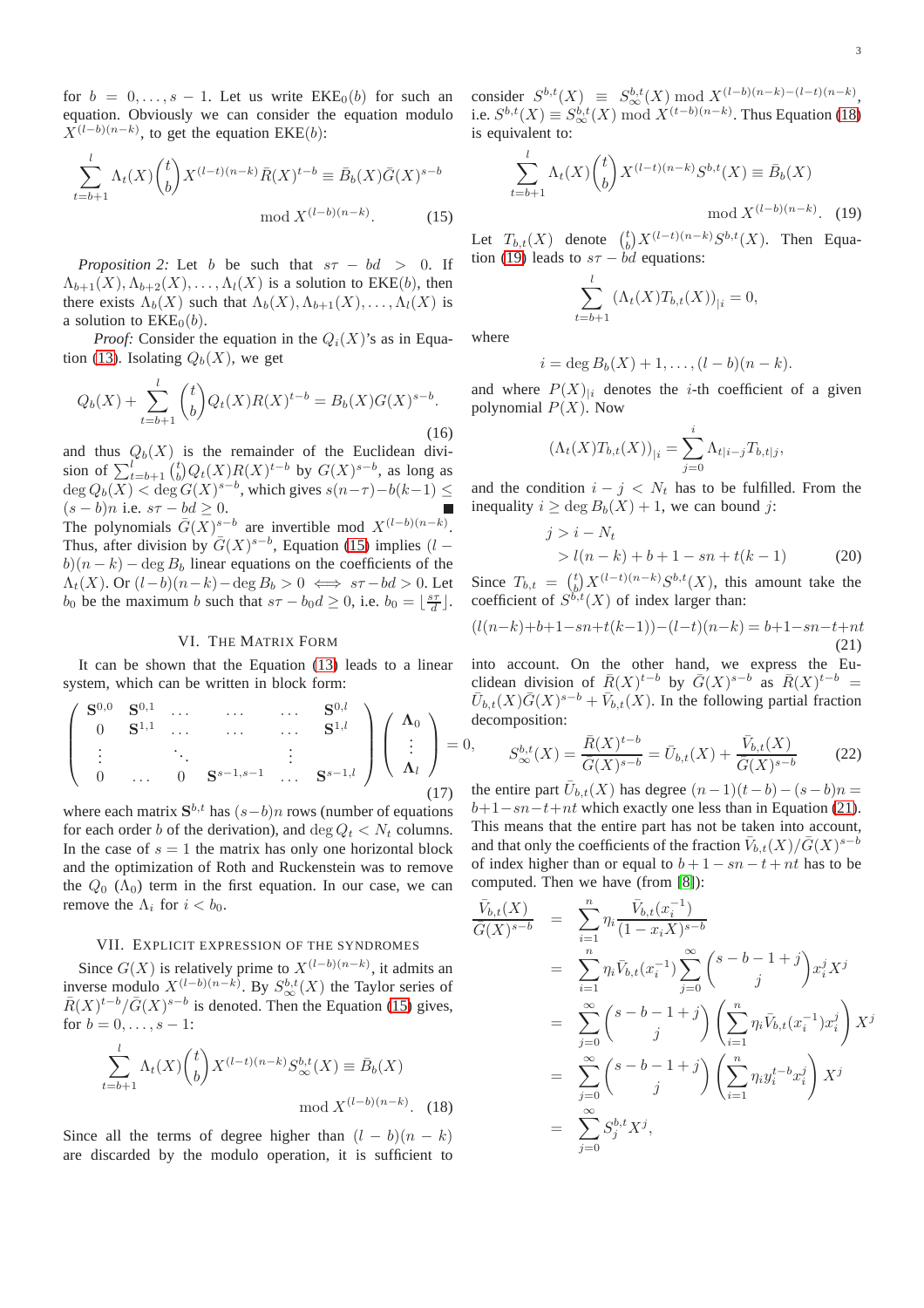<span id="page-4-0"></span>which corresponds to the "syndrome polynomials" of Ruckenstein's thesis [\[6\]](#page-5-5).

#### VIII. SUBSTITUTING BACKWARDS

With the previous statements we can subdivide the algorithm solving the interpolation step of the Guruswami-Sudan principle in two stages.

First, the reduced system, consisting of the equations  $EKE(b_0 + 1), \ldots, EKE(s - 1)$  with the polynomials  $\Lambda_{b_0+1}(X), \ldots, \Lambda_l(X)$ , is solved (see Section [IX\)](#page-4-1). In the second step the missing polynomials  $\Lambda_i(X)$   $\forall i \leq b_0$ can be iteratively calculated. For instance suppose that  $\Lambda_{b+1}(X), \ldots, \Lambda_l(X)$  are known (with  $b \leq b_0$ ). Then one can use Equation [\(19\)](#page-3-1) to get  $B_b(X)$ :

$$
\sum_{t=b+1}^{l} \Lambda_t(X) {t \choose b} X^{(l-t)(n-k)} S^{b,t}(X) \equiv \bar{B}_b(X)
$$
  
mod  $X^{(l-b)(n-k)}$ . (23)

Then, to get  $\Lambda_b(X)$ , Equation [\(14\)](#page-2-5) is rewritten:

$$
\Lambda_b(X)X^{(l-b)(n-k)} = -\sum_{t=b+1}^{l} \Lambda_t(X) {t \choose b} X^{(l-t)(n-k)} \bar{R}(X)^{t-b} + \bar{B}_b(X)\bar{G}(X)^{s-b},
$$
\n(24)

which means that the coefficient of  $\Lambda_b(X)$  are read on the  $N_b$ highest terms of the RHS of [\(24\)](#page-4-0). These "substitutions" only involve polynomial multiplications.

#### IX. SOLVING THE REDUCED SYSTEM

<span id="page-4-1"></span>In this section we have a closer look at the reduced system:

<span id="page-4-2"></span>
$$
\begin{pmatrix}\n\mathbf{S}^{b_0+1, b_0+1} & \cdots & \mathbf{S}^{b_0+1,l} \\
\vdots & \ddots & \vdots \\
\mathbf{S}^{s-1, b_0+1} & \cdots & \mathbf{S}^{s-1,l}\n\end{pmatrix}\n\begin{pmatrix}\n\mathbf{\Lambda}_{b_0+1} \\
\vdots \\
\mathbf{\Lambda}_l\n\end{pmatrix} = 0, (25)
$$

where each matrix  $S^{b,j}$  has  $(s - b)n$  and  $N_j$  columns. The gain can be expressed by the number of equations. The linear system [\(25\)](#page-4-2) consist of

$$
N = \sum_{b=b_0+1}^{s-1} (s-b)n
$$
  
\n
$$
\approx \frac{n}{2}(s-b_0)^2
$$
  
\n
$$
\approx \frac{ns^2}{2} \left(1 - \frac{\tau}{d}\right)^2
$$

equations.

Assuming that one wants to reach the maximum radius, i.e.  $\tau = (1 - \sqrt{R})n$  and with  $d = (1 - R)n$ , we can express the number of equations in terms of the rate:

$$
N = \frac{ns^2}{2} \left( 1 - \frac{1 - \sqrt{R}}{1 - R} \right)^2.
$$
 (26)

In Fig. [2](#page-4-3) the factor  $\alpha(R)$ , where  $N = \frac{ns^2}{2} \cdot \alpha(R)$ , is illustrated.



<span id="page-4-3"></span>Fig. 2. The factor  $\alpha$  in dependence of the code rate R.

It was hinted in the PHD thesis of Ruckenstein [\[6\]](#page-5-5) that the matrix in Figure [1](#page-4-4) has a structure of a block Hankel matrix



<span id="page-4-4"></span>Fig. 1. The standard matrix for determining the bivariate interpolation polynomials  $Q(X, Y)$  of the Guruswami-Sudan algorithm